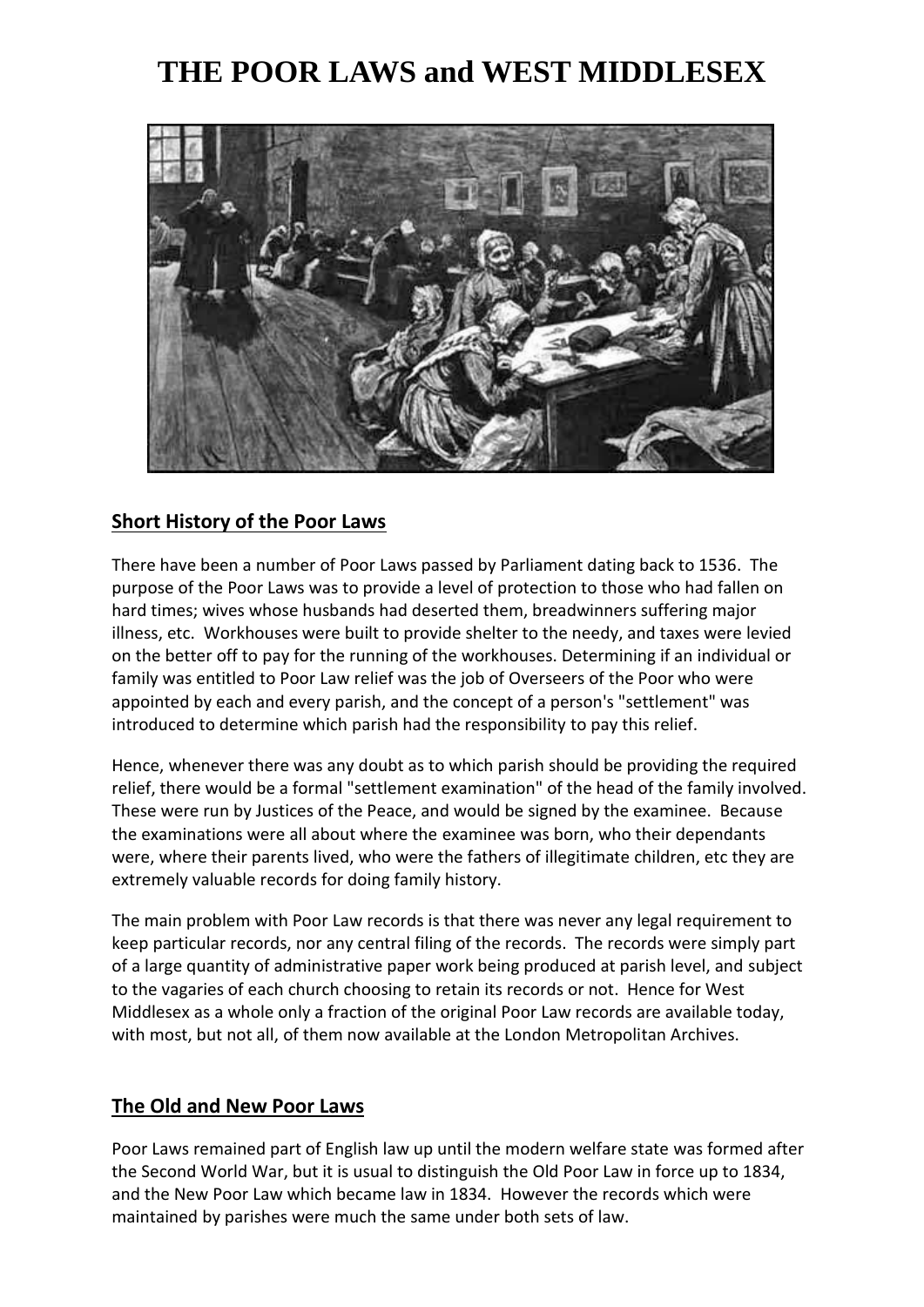From the point of view of family history research there is considerably greater value to be obtained by researching the period up to 1834 rather than from the later records, as it is generally true that family history research becomes much firmer and easier to do from 1837 onwards, when birth, marriage and death registration became mandatory, and with census records starting in 1841, whereas detailed family records before 1837 are much harder to find.

Poor Law records is a general term and they consist of a variety of records, some much easier to use for family history than others. The following section contains a brief description of the various types of record that have been included in the West Middlesex Poor Law Records database.

# **Types of Poor Law Records**

### **Settlement Examinations**

These are the most informative of the poor law records. Settlement Examinations were carried out whenever there was any doubt as to the parish which should be providing relief to an impoverished person or family. The examinant was usually the head of household of the family to be supported, but it could be a spouse, relation, or an Overseer of the Poor who spoke for the person or family.

The examination was run by two Justices of the Peace, and was written up by a clerk and then signed by the examinant with their signature or mark. It was usually one page long, and would typically identify the examinant's status as single, married etc, give their age, identify all dependents providing the names and ages of all children involved. Particular attention would be made regarding illegitimate children as where they were born becomes critical in determining their settlement status. Unfortunately for those concerned children did not necessarily end up with the same parish of settlement as their parents. As explained in a later section detail of apprenticeships, longer periods of servitude, and property renting were all relevant to the process of establishing each individual's 'settlement'.

#### **Removals From**

Following the settlement examination, and usually having the same date, a Removal Order was produced if required. These also are written one page per removal order, but most of the text is standard, with much less detail given. Even so, all the individuals in a family are usually named, and the children's ages are usually given, and importantly the parish where a family is to be removed to will always be identified. For more distant parishes, and particularly if the removal is to another country, the removal order will state the more local parish where the family will be escorted to.

#### **Removals To**

A Removal To is the same document as a Removal From but seen from the other parish's perspective. The person/family being removed is accompanied by an Overseer of the Poor, and they will meet with an Overseer of the Poor for the receiving parish. The Removal From document is passed over with the person/family, and should then be filed with the Overseer's records of the receiving parish.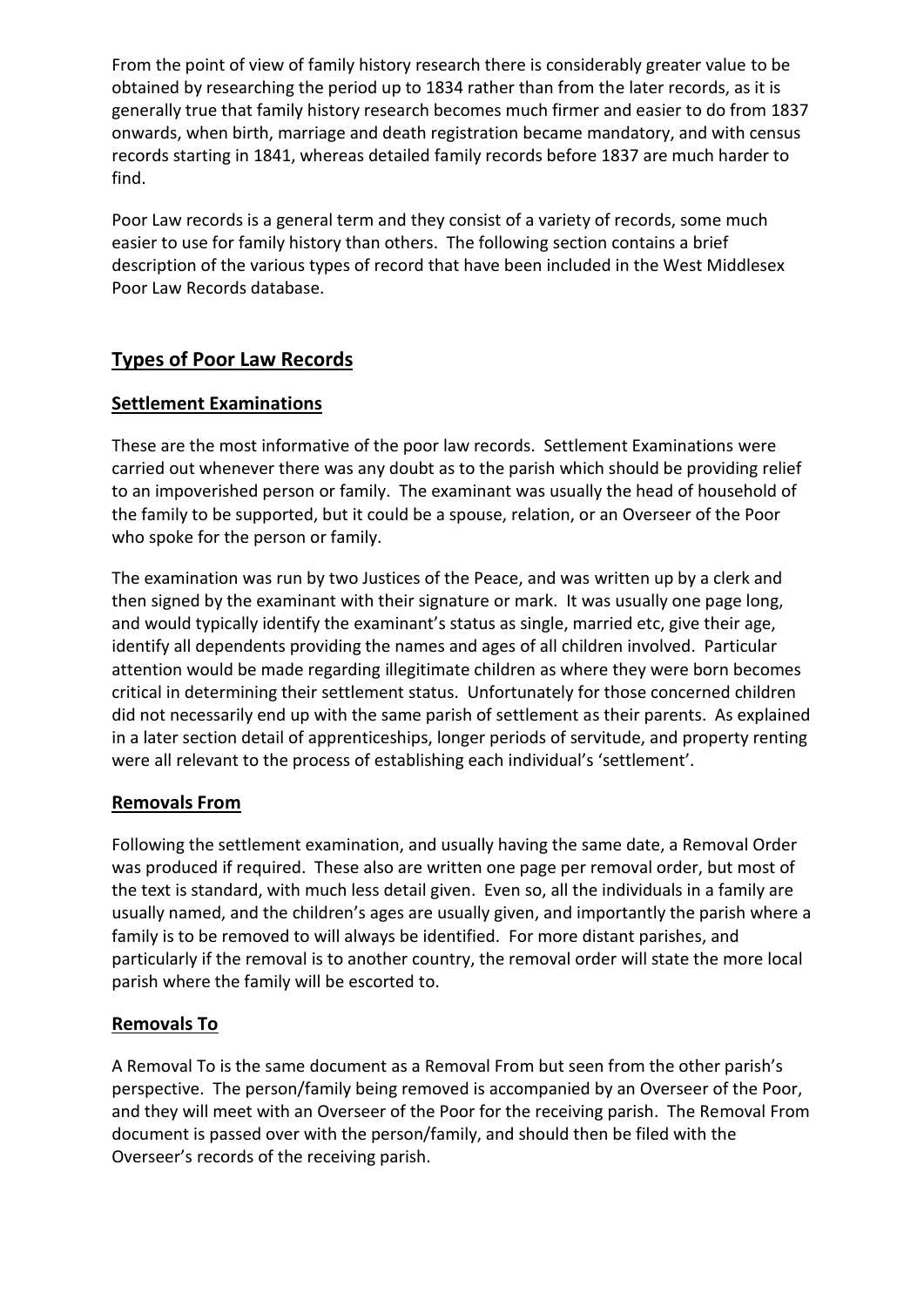### **Removal Order Appeal**

The receiving parish who will be responsible for providing relief to the person/family being removed to them have a right to appeal against the order. In which event the case will be heard at a Court of Quarter Sessions. This is likely to be noted in the records of the Overseers of the Poor of the relevant parishes.

#### **Removal Order Suspended**

A Removal From may also be suspended. This happened quite often and would usually be because an individual was too sick to travel, or for pregnant women that they were in advanced pregnancy. Suspended Removal Orders would usually then take place a few weeks later.

### **Register of Removals**

In a few cases we do not see Removals From and Removals To records but the parish may have kept a Register of Removals, which is effectively a shorter form containing the same information.

## **Settlement Certificates**

While the general rule was that a person/family would reside in the workhouse of the parish that supported them. This was not always the case. In such cirsumstances the person/family might reside in one parish but be given poverty relief by another. When this was so the Overseers of the supporting parish would usually produce a Settlement Certificate addressed to the Overseers of the parish where the person/family lived, which clearly states that they acknowledge the settlement rights held by the person/family.

### **Bastardy Examination**

A common cause for women to be in need of poverty relief was to become pregnant of a bastard child. In such cases part or all of the examination would be focussed on identifying the reputed father who made the woman pregnant (or had carnal knowledge of her is the phrase usually used). The place of birth, even the place of conception, was important in such cases as it would usually determine the 'settlement parish' of the bastard child.

### **Bastardy Order**

Following the Bastardy Examination, and once the Justices were satisfied as to the reputed father's identification, then a Bastardy Order would be drawn up which would spell out the several costs required to be paid by the reputed father, and also smaller amounts to be paid to the parish by the mother. The proper term for one of these orders was an Order of Filiation. Typical amounts to be paid by the father were £3 towards the lying-in of the pregnant woman, then 5/- per week for support of the child, and a further £3 costs for raising the Order of Filiation. The woman was typically required to pay 6d per week for the maintenance of her child.

### **Bastardy Bond**

In some cases after an Order of Filiation had been raised requiring payments by a reputed father the parish would seek a further indemnity from the father requiring him to sign a bond of the order of £40 to £80 to support the bastard child. As the reputed father was unlikely to able to produce a bond of such a large amount these bonds frequently involved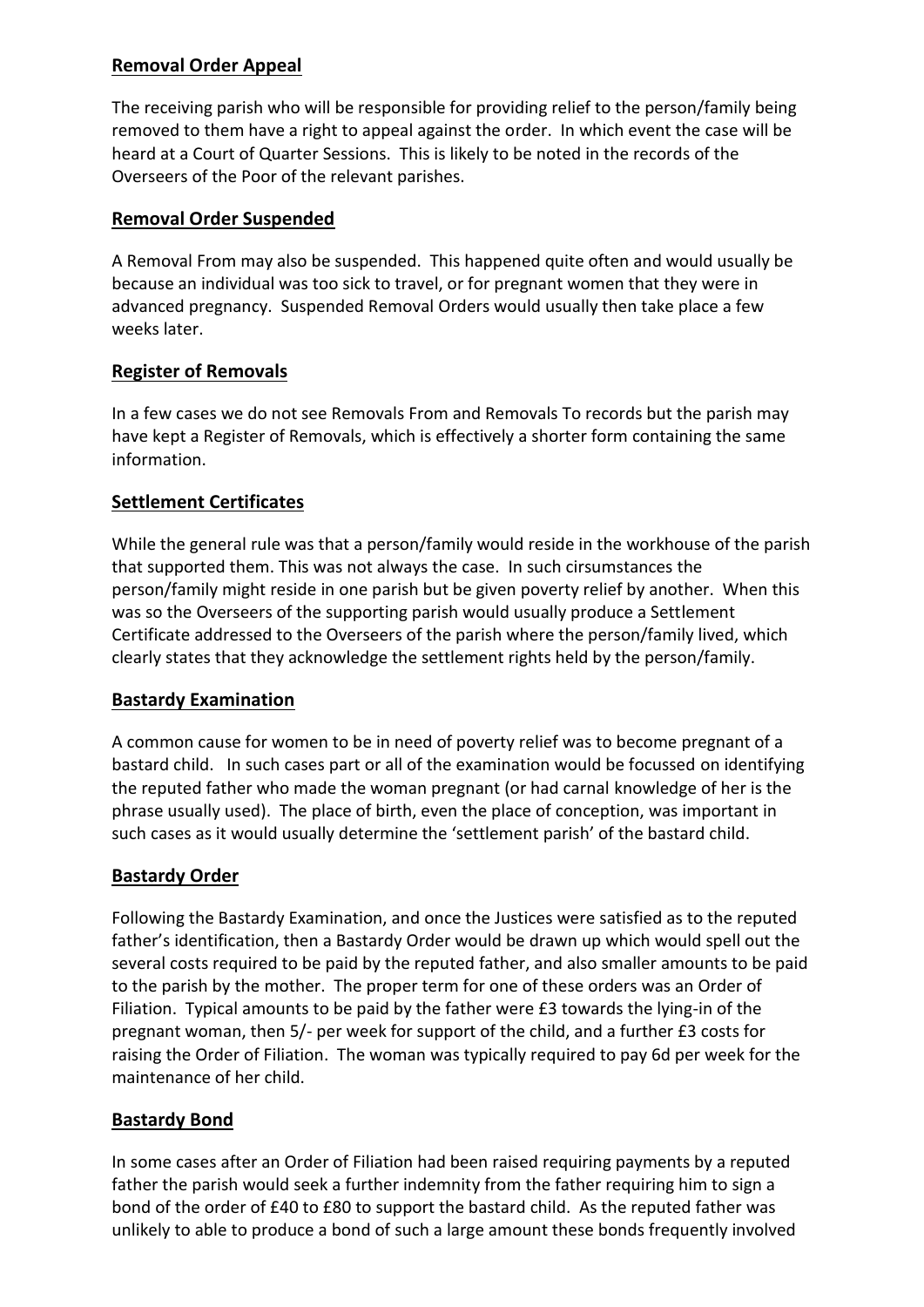other parties such as the reputed father's father, in order to satisfy the parish that the required weekly payments of the Order of Filiation would be made.

#### **Miscellaneous Order**

The main files of Settlement Examinations and Removal Orders included additional records requiring this or that to be done. These have been grouped under the heading of Miscellaneous Orders.

## **The rules governing Settlement**

The Poor Law acts define the rules by which any individual's settlement will be determined, of which the following is a brief summary.

- 1. When an individual can obtain settlement by more than one of their acts then it is the most recent act that determines their current place of settlement.
- 2. Settlement is obtained by renting a property (or mix of properties) that is valued at £10 per annum or more rent when unfurnished for 12 months or more.
- 3. Settlement is obtained by serving an apprenticeship with a master for 12 months or more. In such a case the apprentice lives in accommodation provided by his master.
- 4. Settlement is obtained by being a live-in servant to a master. It needs to be an annual contract. The term 'yearly hired servant' is frequently used.
- 5. A married woman, and children to the age of 6, take their settlement directly from the father of the household.
- 6. Only when the father of the household has no settlement (he may have been born abroad) do the above rules then determine a wife's settlement on her own account.
- 7. Children from the age of 7 may acquire their own settlement which then takes priority.
- 8. If the father of the household has no settlement deriving from his own acts then he will take his settlement from that of his legitimate father. If his legitimate father had no settlement, or when his birth was illegitimate, then his settlement derives from the parish where he was born.

## **Transcribing the records**

The first transcription of West Middlesex Poor Law records was carried out by unrecorded volunteers from West Middlesex Family History Society in the period 1980 to 2000 by the volunteers visiting the relevant archives, finding the records, and transcribing the detail to their notebooks. The records were then typed up and presented in book form to our library. Much more recently in 2019 to 2021 those records were then transcribed again into spreadsheet form ready to be loaded to a Poor Law database supporting searches made through the Society website.

While transcribing the detail to spreadsheets it was noted that the same individuals were turning up in more than one record. This was to be expected when a Settlement Examination was immediately followed by a Removal From order. It was also found that some individuals were repeat offenders in the sense that they kept returning to the place that they had been removed from. Where this was seen to be happening the two or more records have been marked as linked records.

The spreadsheets were then reworked to a format that could be submitted to Find My Past,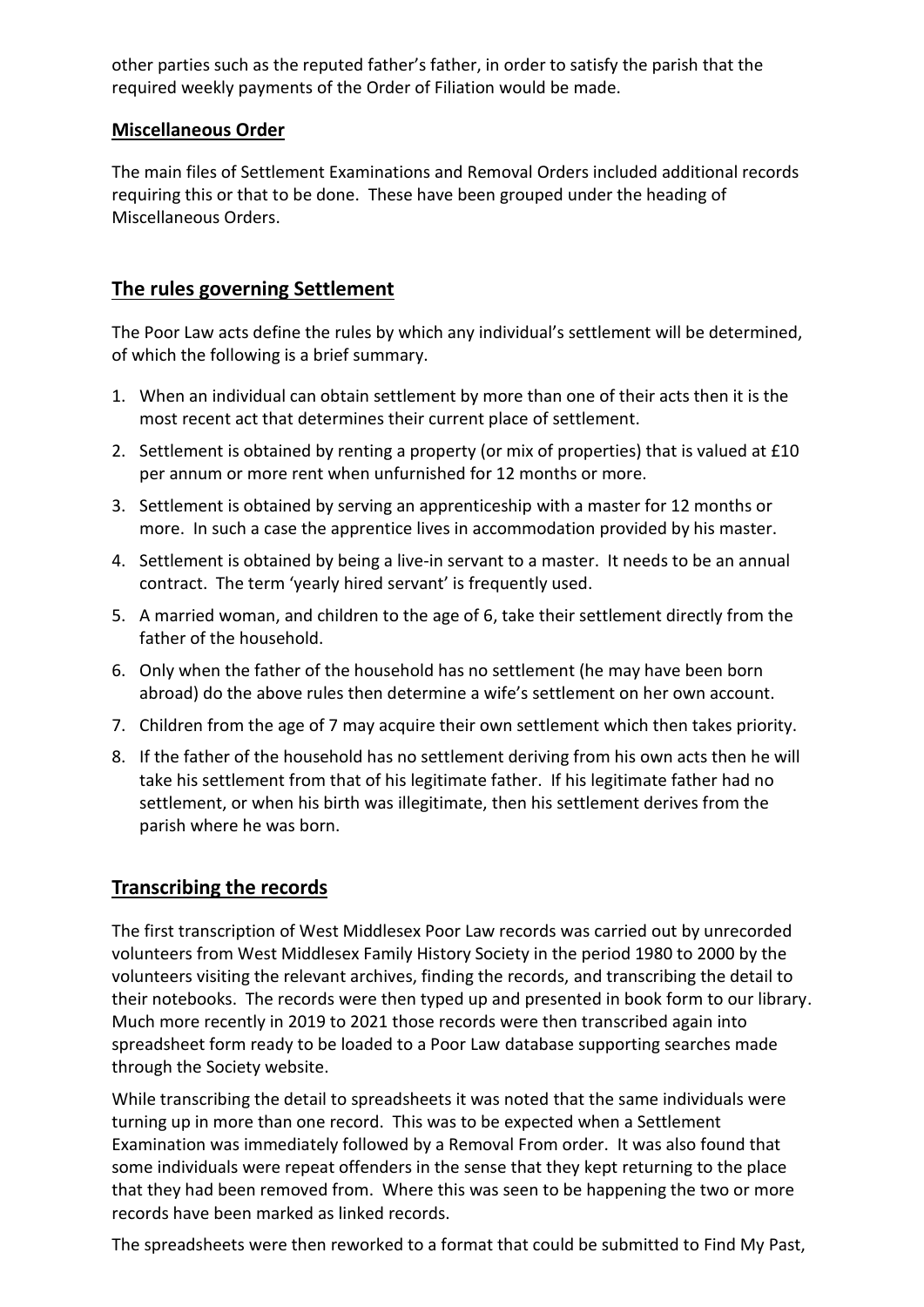ultimately providing the widest possible access to the records. All this activity has combined to deliver Phase 1 of the full project of digitising the West Middlesex Poor Law records, and was completed in March 2021, while COVID-19 restrictions prevented any further access to the archives, mainly the London Metropolitan Archives, where further relevant Poor Law records were known to exist.

### **Online access to the original Poor Law records**

Most of the original Poor Law material at the London Metropolitan Archives has been photographed and is available from unindexed records on Ancestry Co. Transcription has necessarily included some difficult reading of the original material, and also necessary shortening of the rather wordy original examinations. The copy of data available from the Society website includes live links back to the source records on Ancestry where this is possible, which is for most of the data. Of course the researcher will need an Ancestry Co subscription to actually see the records. For the Find My Past copy of data this was not possible.

## **Indexing the records**

Seeing that ages are provided for many of the individuals to be indexed, and that reasonable guesses could be made for all the people mentioned in the records it was decided to provide an estimate of the birth year for all people to be indexed. The year of death is also given for some individuals, so this was captured during indexing as well, and could help to find records when searching using Find My Past.

The Age field is shown in the detail record for each individual. It does not mean that the person was living at the time of the event, but ages were estimated first so that the year of birth could then be estimated.

All family members were clearly going to be indexed. As for the names of landlords, apprentice masters, servant masters, and the like they have been indexed with an estimated age only when a forename and surname is also available for them. Overall this has led to an average of 3 persons being indexed for each Poor Law record.